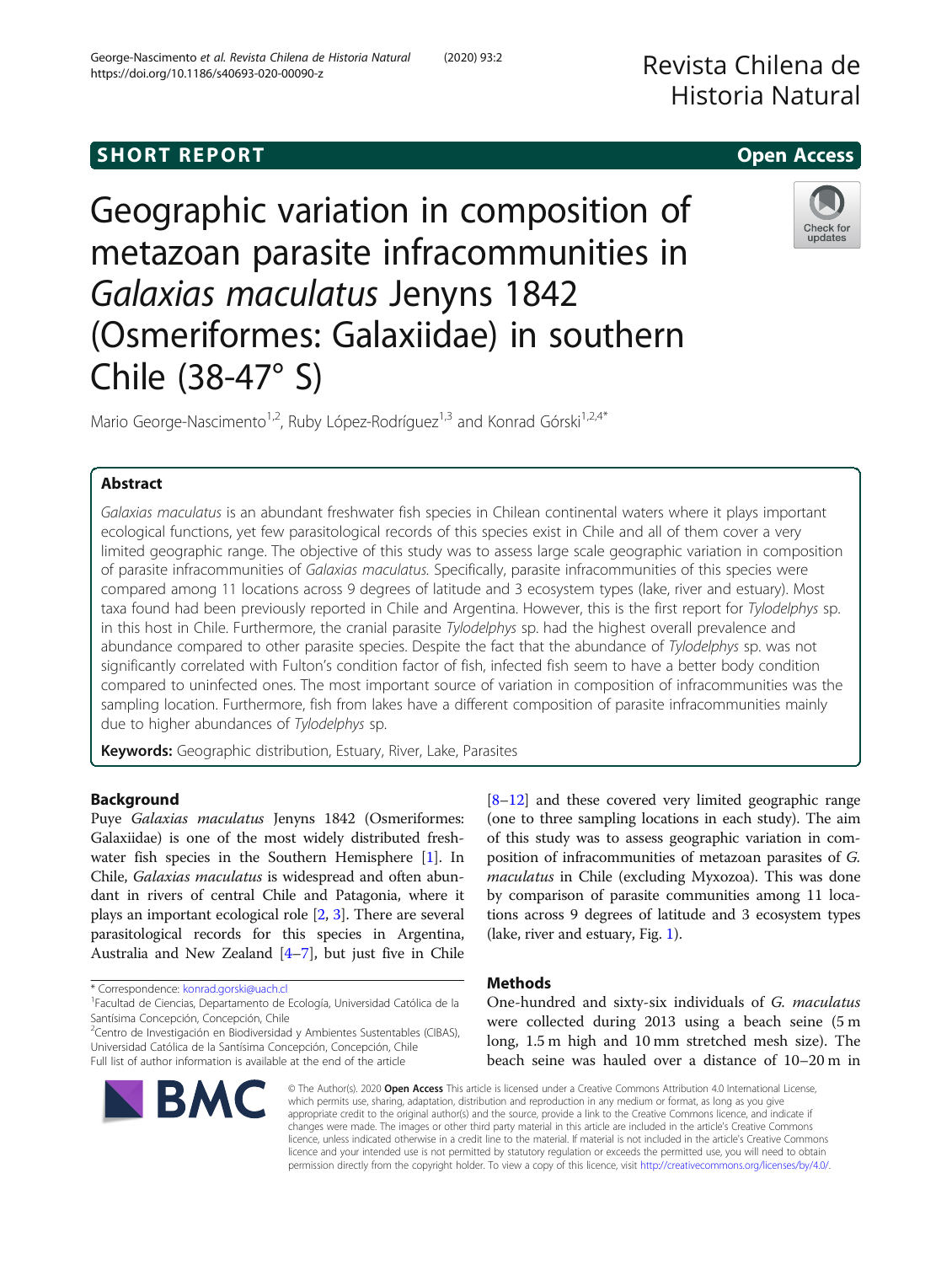<span id="page-1-0"></span>

the following river basins in southern Chile (Fig. 1: Imperial (river, 38°44′52.42″S, 73°24′27.19"O), Valdivia (lake, river and estuary, 39°51′55.33″S, 73°21′21.89"O), Maullín (lake and river, 41°12′38.98″S, 73°2′3.86"O), Puelo (estuary, 41°39′08.75″S, 72°18′16.78″W), Aysén (lake and river, 45°24′17.87″S, 72°47′41.62″W) and Baker (lake and estuary, 47°47′25.62″S, 73°29′57.42″W). Sample sizes ranged from 6 to 20 host fish per sampling location. Small sample size in some locations was due to low host abundances (catch per unit effort). Each fish specimen was measured (total length, TL; in mm) and weighed (total weight, W; in g), then preserved in 70% ethanol and stored individually. Subsequently, each specimen was thoroughly scraped on the body surface, fins and gills to look for ectoparasites. For endoparasites, we examined eyes, brain, heart, intestine, stomach, liver as

well as the cranial and body cavity under a stereomicroscope. Finally, longitudinal cuts were made in the musculature to verify presence of metacercariae.

The variation in TL of G. maculatus among locations and ecosystem types was assessed using general linear models. Subsequently, the size effect was analyzed using partial eta-squared statistic. These analyses were performed in SAS/STAT/PROC GLM software, Version 9.3 (2011). A posteriori tests were run using GT-2 because of unequal sample sizes. The variation in the composition of parasite infracommunities was analysed using permutational multivariate analysis of variance (PERMA-NOVA) [\[13](#page-5-0)] based on fourth-root transformed data and Bray Curtis + 1 similarity index. In this analysis, the ecosystem type, sampling locations (nested within ecosystem type) were considered as factors, with total body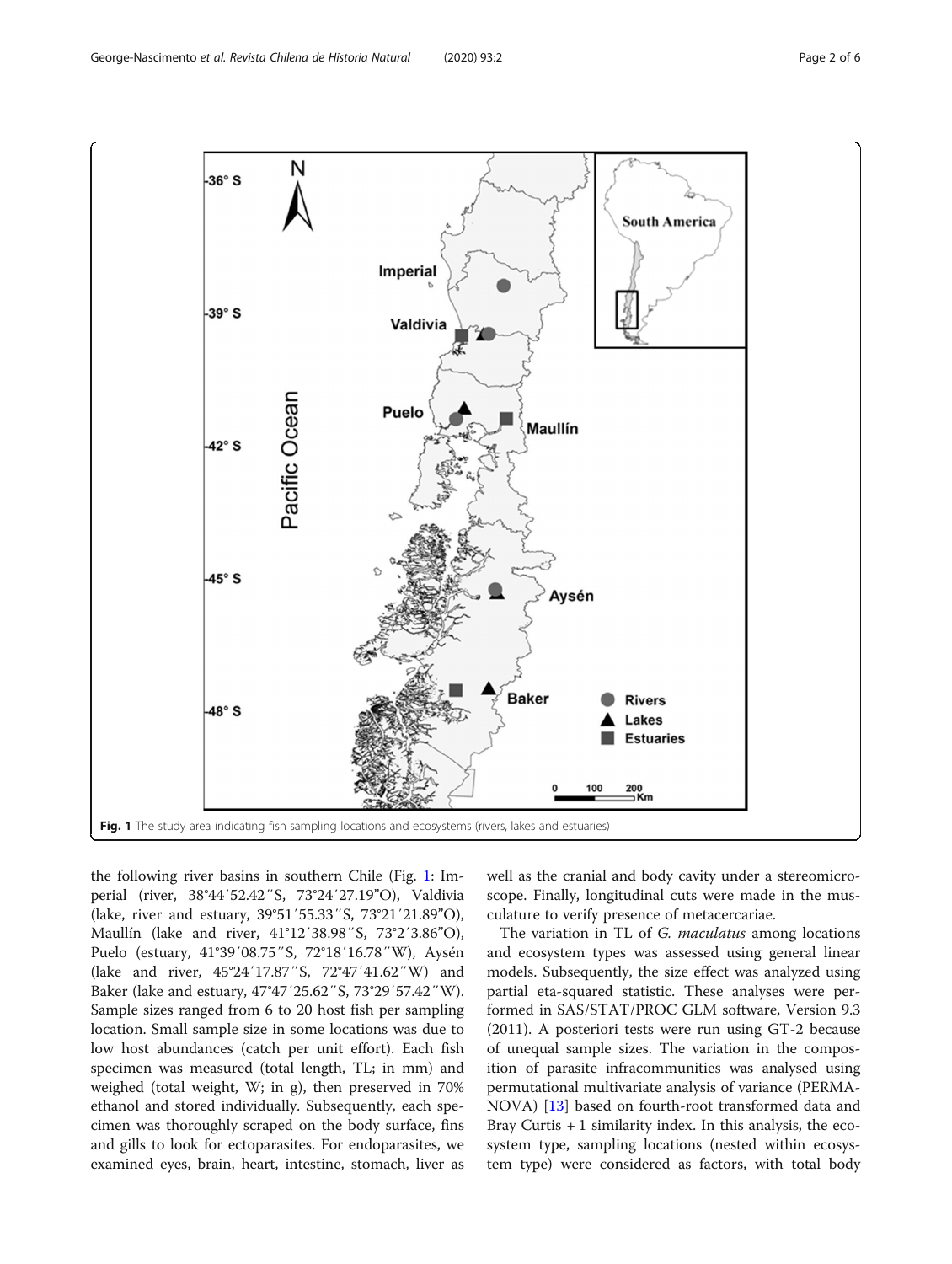<span id="page-2-0"></span>length as covariate. A Principal Coordinates Analysis (PCoA) was used to visually display the distribution of parasite infracommunities among sampling locations and ecosystems using the vectors whose Spearman correlation coefficients were higher than 0.5. Further insight on this ordination was carried out with a One-way ANOVA on the scores of the first PCoA axis with the type of ecosystem as a factor. Furthermore, distance-based test for homogeneity of multivariate dispersions (PERMDISP) was used to compare composition of parasite infracommunities among ecosystems. These analyses were performed in PRIMER statistical program Version 7 [[14\]](#page-5-0). In addition, a Spearman correlation coefficient was used to assess the association between the distances of sampling locations (in km) with the similarity in composition of parasite infracommunities. These analyses were performed in XLSTAT® software. Finally, the eventual effect of Tylodelphys sp. on Fulton's condition factor of fishes (a quantitative indicator of host's well-being) was assessed in two ways: by examining the statistical significance of the Spearman correlation coefficient between the abundance of parasites and the condition factor, and by performing a Mann-

Whitney test to compare condition factor of fishes with and without Tylodelphys sp.

### Results

Total length of 166 G. maculatus specimens showed medium size effect and significant variations among sampling locations (overall mean  $\pm$  S.D. = 3.62  $\pm$  0.56 cm, F<sub>10, 155</sub> = 15.04,  $R^2$  = 0.49, P < 0.0001, size effect partial eta-squared 90% confidence limits = 0.37–0.54). Specifically, the mean TL of specimens of the small sample from Puelo Estuary ( $n = 6$ ) differed from other locations. Furthermore, fish collected from the Baker River basin (Lbak) were the smallest (Table 1). TL size effect showed significant though small variations among ecosystems (F  $R_{2, 163} = 4.13$ ,  $P = 0.018$ ,  $R^2 = 0.049$ , size effect partial etasquared 90% confidence limits = 0.00–0.10). More specifically, fish from rivers were larger than those from lakes (GT-2 Test,  $P < 0.05$ ).

Sixty-four percent of the specimens harbored at least one parasite. A total of 12 metazoan taxa of parasites was recorded. Most taxa had low prevalence and abundance, except for a diplostomulum type larva found free (unencysted) in the meningeal space (overall prevalence = 49%). This parasite accounted for 89% of all 1214

Table 1 Number of fish examined, total length (mm), weight (g) standard deviation, and number of parasites per sampling location and taxon. Total number of taxa per location (last row) and total number of parasites per location as well as the range of locations in which each taxon occur (right column)

| Sampling location                         | Ebak        | Epue         | Eval           | Lays           | Lbak           | Lmau         | Lval           | Rays           | Rimp         | Rmau           | Rval     |                |                |
|-------------------------------------------|-------------|--------------|----------------|----------------|----------------|--------------|----------------|----------------|--------------|----------------|----------|----------------|----------------|
| N fishes examined                         | 15          | 6            | 15             | 15             | 15             | 6            | 22             | 20             | 20           | 19             | 13       |                |                |
| Total length (mm)                         | 37          | 44           | 32             | 37             | 27             | 36           | 36             | 32             | 40           | 46             | 32       |                |                |
| Standard deviation (mm)                   | 1,1         | 1,5          | 3,9            | 2,1            | 3,8            | 2,4          | 4,2            | 3,5            | 5,7          | 8,9            | 2,4      |                |                |
| Weight (g)                                | 0,27        | 0,59         | 0,32           | 0,53           | 0,18           | 0,56         | 0,49           | 0,32           | 0,56         | 0,55           | 0,33     |                |                |
| Standard deviation (q)                    | 0,17        | 0,14         | 0,11           | 0,13           | 0,11           | 0,14         | 0,13           | 0,10           | 0,18         | 0,09           | 0,07     |                |                |
| Parasite taxa (si; S) <sup>a</sup>        |             |              |                |                |                |              |                |                |              |                |          | N parasites    | N locations    |
| Argulus sp. (sk, f; A)                    | $\circ$     | 0            |                | $\mathbf 0$    | $\overline{2}$ | $\mathbf{0}$ | $\mathbf{0}$   | $\mathbf{0}$   | 10           | 24             | 0        | 37             | $\overline{4}$ |
| Dactylogyridae gen. sp. (g; A)            | $\circ$     | $\mathbf{0}$ | $\mathbf{0}$   | $\Omega$       | $\mathbf{0}$   | 3            | 7              | 6              | 1            | 1              | $\circ$  | 18             | 5              |
| Camallanus corderoi (i; L)                | 0           | 2            | 0              | $\Omega$       | $\mathbf{0}$   | 1            | $\mathbf{0}$   | $\mathbf{0}$   | $\Omega$     | $\Omega$       | $\Omega$ | 3              | 2              |
| Cystidicoloides sp. (s; A)                | 0           | 1            | 0              | $\mathbf 0$    | 0              | $\mathbf 0$  | $\mathbf{1}$   | $\mathbf{0}$   |              | 1              | 0        | $\overline{4}$ | $\overline{4}$ |
| Contracaecum sp. (m, bc; L)               | 2           | 1            | 0              | $\circ$        |                | 5            | 0              | $\mathbf{0}$   | 20           | 3              | $\Omega$ | 32             | 6              |
| Tylodelphys sp. (cc; L)                   | 7           | 140          | 36             | 9              | 472            | 148          | 68             | 5              | 151          | 0              | 48       | 1084           | 10             |
| Posthodiplostomum sp. (i, s; L)           | 0           | 0            | 0              | $\Omega$       | $\mathbf{0}$   | 1            | $\mathbf 0$    | $\mathbf{0}$   | 1            | 0              | $\circ$  | 2              | 2              |
| Achanthostomoides apophalliformis (bc; L) | $\mathbf 0$ | $\mathbf{0}$ | 0              | $\mathbf 0$    | $\mathbf{1}$   | $\mathbf{0}$ | $\mathbf{1}$   | $\mathbf{0}$   | $\mathbf{0}$ | 0              | $\circ$  | $\overline{2}$ | 2              |
| Metacercaria A. apophalliformis (I; M)    | 0           | 2            | 0              | $\mathbf 0$    | $\mathbf{0}$   | 6            | $\overline{2}$ | $\mathbf{0}$   | $\mathbf{0}$ | 0              | $\circ$  | 10             | 3              |
| Allocreadium pichi (i; A)                 | 0           | $\Omega$     | $\Omega$       | $\Omega$       | $\Omega$       | 9            | $\Omega$       | $\Omega$       | $\Omega$     | $\Omega$       | $\Omega$ | 9              |                |
| Larva Cyclophyllidea (i; L)               |             | 0            | 0              | $\Omega$       | $\mathbf{0}$   | 1            | $\mathbf{0}$   | $\mathbf{0}$   | 3            | $\Omega$       | $\Omega$ | 5              | 3              |
| Acanthocephalus sp. (i; A)                | 4           | 0            | 0              | $\overline{4}$ | $\mathbf{0}$   | $\mathbf{0}$ | $\mathbf{0}$   | $\mathbf{0}$   | $\Omega$     | $\Omega$       | $\Omega$ | 8              | $\overline{2}$ |
| Total                                     | 14          | 146          | 37             | 13             | 476            | 174          | 79             | 11             | 187          | 29             | 48       | 1214           |                |
| N taxa                                    | 3           | 5            | $\overline{2}$ | 2              | 4              | 8            | 5              | $\overline{2}$ | 7            | $\overline{4}$ |          |                |                |

 $a$  si site of infection, i intestine, cc cranial cavity, g gills, m mesenteries, f fins, bc body cavity, I liver, s stomach, sk skin

S Stage, A Adult, L Larva, M Metacercaria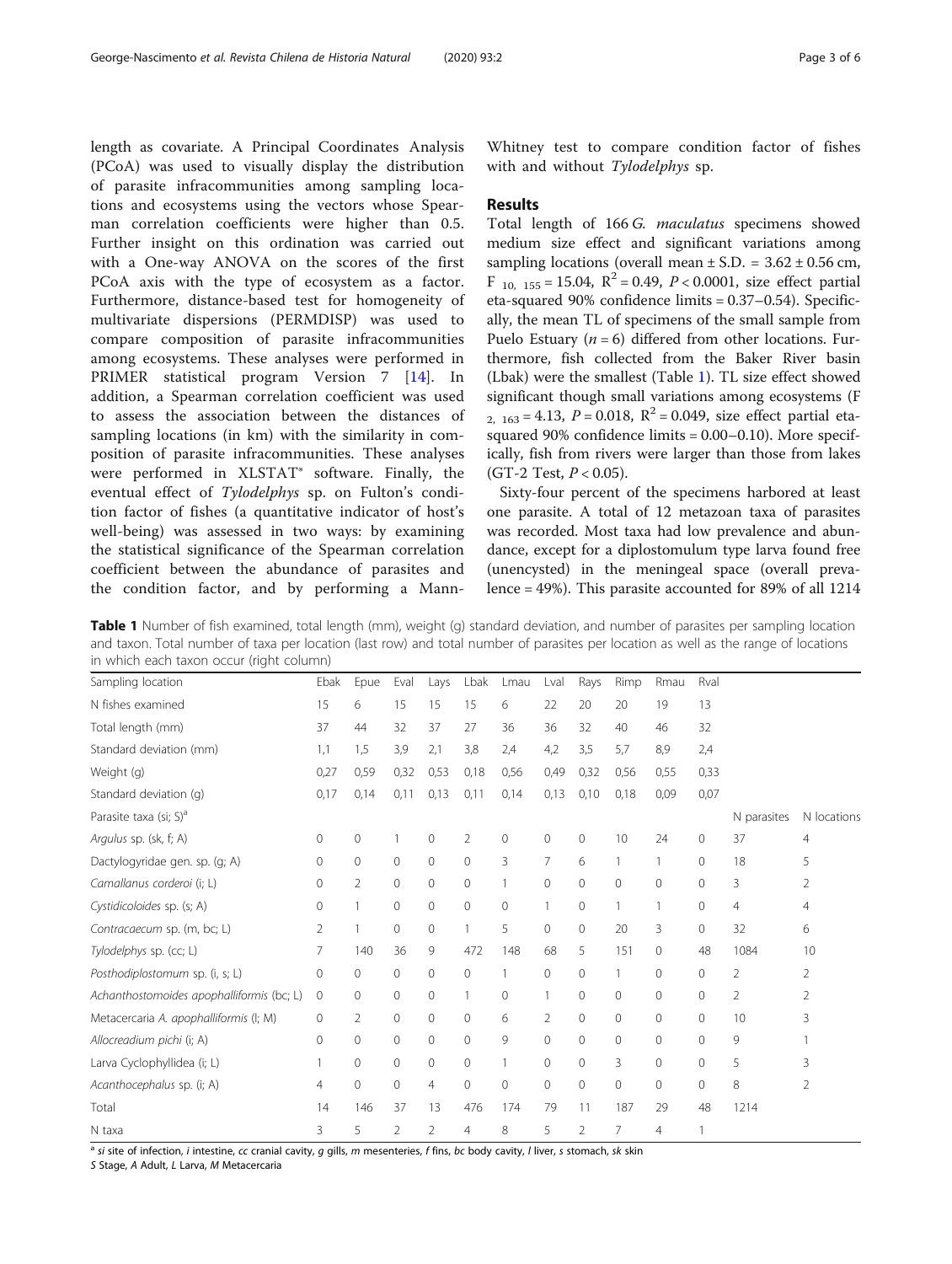Table 2 Summary of PERMANOVA of the composition of metazoan parasite infracommunities in 166 G. maculatus according to their total length (TL), type of ecosystem (Ec) and sampling location (Lo)

| Source             | d.f. | SS       | МS     | Pseudo-F | P (perm) | Perms |  |
|--------------------|------|----------|--------|----------|----------|-------|--|
| Total length       | 1    | 5384     | 5384,1 | 1134     | 0,340    | 999   |  |
| Ecosystem          | 2    | 4759     | 2379.5 | 0.282    | 0,956    | 998   |  |
| Lo(Ec)             | 8    | 61,025   | 7628,2 | 13.648   | 0,001    | 998   |  |
| $T1 \times Fc2$    |      | 540      | 269.8  | 0.483    | 0,822    | 999   |  |
| $TL \times LO(Ec)$ | 8    | 4407     | 550,9  | 0,986    | 0,469    | 997   |  |
| <b>Residuals</b>   | 144  | 80.485   | 558,9  |          |          |       |  |
| Total              | 165  | 1566E+05 |        |          |          |       |  |

parasitic individuals collected, and was the most prevalent and widespread parasite across locations (Table [1](#page-2-0)). This parasite was determined as Tylodelphys sp., in the absence of molecular confirmation. However, it is morphometrically similar to Tylodelphys barilochensis Quaggiotto and Valverde 1992 (Digenea: Diplostomatidae) (14), based on its body length and width (in microns) (body length: average  $\pm$  S.D. = 456.3  $\pm$  126.3, maximum body width:  $127.3 \pm 15.0$ ,  $n = 10$ ). There was no significant correlation between the Fulton's condition factor and the

abundance of Tylodelphys sp.  $(r_s = -0.196, P = 0.081)$ . However, condition factor of non-infected fish was lower than that of fishes infected with Tylodelphys sp. (Mann-Whitney U one-tailed test,  $U = 2871$ ,  $P = 0.032$ ).

Multivariate dispersion of parasite infracommunities did not differ among ecosystems (Pseudo-F  $_{2,163}$  = 2.09,  $P$  (perm) = 0.188). The largest part of the variation was associated with sampling locations (GT-2 test,  $P < 0.05$ , Table 2). Two first axes of the PCoA analysis of the composition of parasite infracommunities accounted for 81.5% of the variation (Fig. 2). The infracommunities of the Maullín River separated from all other locations, mostly due to the absence of Tylodelphys sp. in this basin. Two other parasite taxa were relatively prevalent: the branchiuran Argulus sp. (mostly found in Maullín River), and the larval nematode Contracaecum sp. The one-way ANOVA on the scores of the first PCoA axis with the type of ecosystem as a factor revealed significant differences in composition of infracommunities in fish coming from lakes (F  $_{7, 158} = 9.438$ ,  $P < 0.0001$ ) due to higher abundance of Tylodelphys sp. in lakes than in rivers or estuaries (Table 2). The number of taxa per sampling location ranged from 1 to 8, and was not correlated with the number of fish examined (Spearman

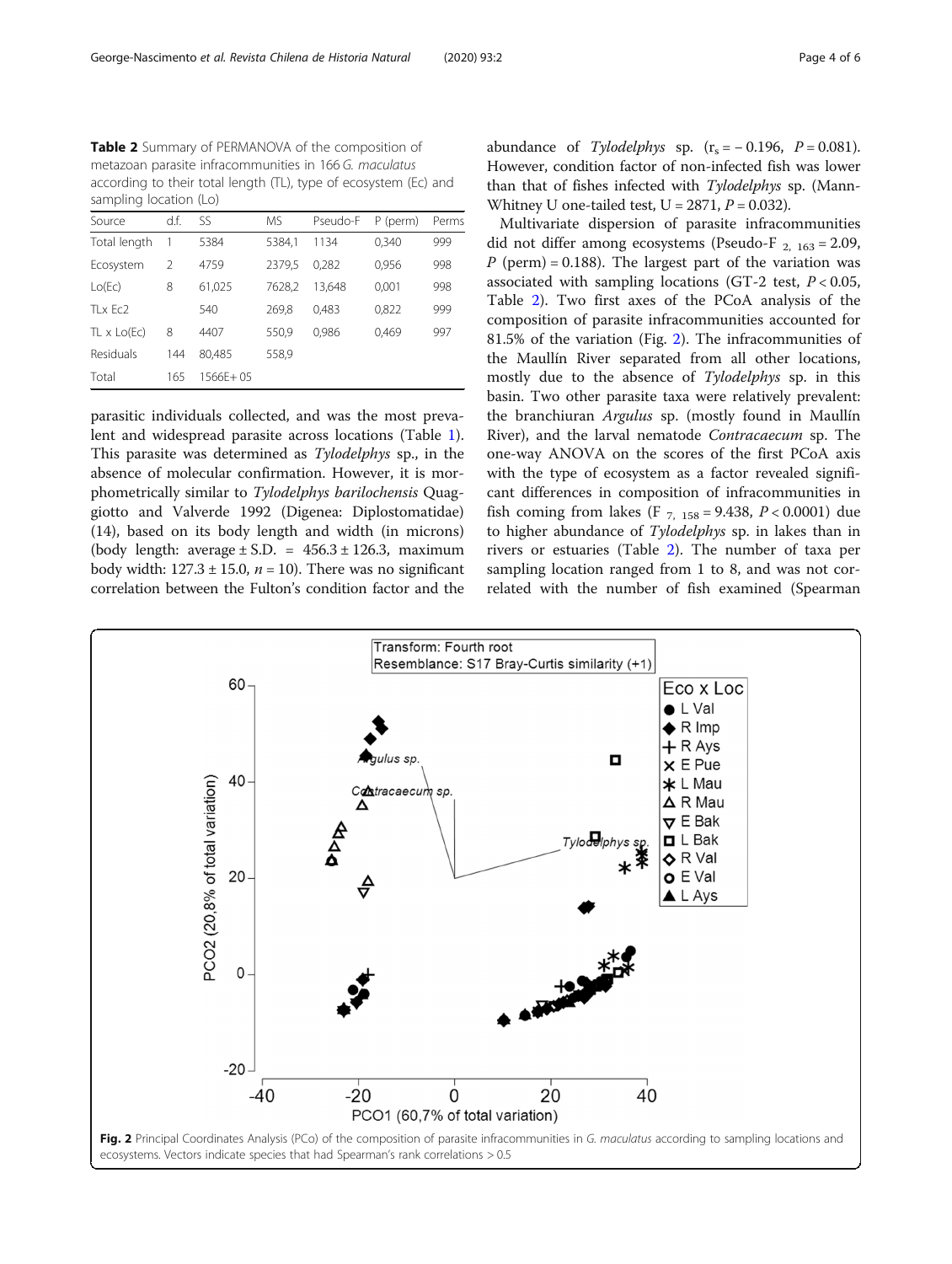<span id="page-4-0"></span>correlation,  $r_s = 0.01$  $r_s = 0.01$ ,  $n = 11$ ,  $P = 0.96$ , Table 1). Finally, the distance between sampling locations was not correlated with the similarity of parasite infracommunities (Spearman correlation,  $r_s = 0.007$ ,  $n = 55$  pairs of distances between 11 sampling locations,  $P = 0.55$ ).

## **Discussion**

This report differs from previous ones in Chile, mainly due the broader geographical range and variety of ecosystems sampled. Previously, the only study on parasites of G. maculatus that considered more than two sampling locations in Chile dealt with Stephanostomum sp. metacercariae only [[8\]](#page-5-0). Another difference of this report is that it is the first carried out at the infracommunity level. Major taxonomic differences found with previous studies was the lack of reports on Tylodelphys sp. for this host in Chile. In neighbouring Argentina, Tylodelphys spp. have been widely reported from several fish species  $[5, 6, 15-19]$  $[5, 6, 15-19]$  $[5, 6, 15-19]$  $[5, 6, 15-19]$  $[5, 6, 15-19]$  $[5, 6, 15-19]$ . This is also a frequent worm reported for many fish species and places elsewhere (see [[20,](#page-5-0) [21](#page-5-0)]). Austrodiplostomum mordax Szidat and Nani, 1951 and Tylodelphys destructor Szidat and Nani 1951 were reported in another freshwater fish, Basilichthys australis Eigenmann 1927, from Lake Riñihue in the South of Chile [\[22](#page-5-0), [23\]](#page-5-0). It is not surprising that fish infected with Tylodelphys sp. show a higher condition factor compared to uninfected fish, as previously reported for other endoparasites in freshwater fish [\[24](#page-5-0)]. Furthermore, this better condition is expected to be associated with strategies of transmission to definitive hosts [\[24](#page-5-0)].

Differences found in parasite infracommunity composition among sampled locations may be associated with the availability and vagility of intermediate and definitive hosts. For example, the absence of records of Tylodelphys sp. in G. maculatus in Chile may be due to the low abundance of its first intermediate host Chilina dombeyana (Bruguiére, 1789) in some sampling locations. In addition, spatial proximity of sampling locations was not a good predictor of similarity of parasite infracommunities, what has also been shown in other freshwater fish species [[25](#page-5-0)]. With a mixture of larval and adult stages of parasites, there is likely a wide variety of hosts involved in parasite transmission, many of which are invertebrates that have limited dispersal ability, potentially resulting in clumped distributions. Although some results indicated that type of ecosystem was not a relevant factor to account for variations in composition of parasite infracommunities, the ANOVA on the scores of the first PCoA axis revealed that fish from lakes were different to those from rivers and estuaries, mainly due to higher abundances of Tylodelphys sp.. This pattern may be an effect of differential influence of autogenic and allogenic parasite species on patterns of parasite distribution and community composition [\[26](#page-5-0), [27](#page-5-0)].

#### Abbreviations

ANOVA: Analysis of variance; Ec: Ecosystem; GLM: Procedure uses the method of least squares to fit general linear models; GT-2: Performs pairwise comparisons based on the studentized maximum modulus and Sidak's uncorrelated-t inequality; Lo: Locality; PCoA: Principal coordinates analysis; PERMANOVA: Permutational multivariate analysis of variance; PERMDISP: Test for homogeneity of multivariate dispersions; PROC: Procedure; command to run an analysis in SAS; S.D.: Standard deviation; SAS: Statistical Analysis System; online statistical software suite developed by SAS Institute for data management; TL: Total length; W: Weighed; XLSTAT: Data analysis add-in for Excel®

#### Acknowledgements

Not applicable.

#### Authors' contributions

MG-N analyzed and interpreted the data regarding the composition of infracommunities. RL performed the parasitological examination of the fishes, and was a major contributor to writing of the manuscript. KG sampled the fish and was a major contributor to the writing of the manuscript. All authors read and approved the final manuscript.

#### Authors' information

Not applicable

#### Funding

Grant CIBAS 2017–1 to MG-N and KG, and Grant Fondecyt 11180545 to KG.

#### Availability of data and materials

The datasets used and/or analyzed during the current study are available from the corresponding author on reasonable request.

#### Ethics approval and consent to participate

Not applicable.

#### Consent for publication

Not applicable.

#### Competing interests

The authors declare that they have no competing interests.

#### Author details

<sup>1</sup>Facultad de Ciencias, Departamento de Ecología, Universidad Católica de la Santísima Concepción, Concepción, Chile. <sup>2</sup>Centro de Investigación en Biodiversidad y Ambientes Sustentables (CIBAS), Universidad Católica de la Santísima Concepción, Concepción, Chile. <sup>3</sup>Programa de Magister en Ecología Marina, Universidad Católica de la Santísima Concepción, Concepción, Chile. <sup>4</sup>Instituto de Ciencias Marinas y Limnológicas, Facultad de Ciencias, Universidad Austral de Chile, Valdivia, Chile.

#### Received: 26 December 2019 Accepted: 24 March 2020 Published online: 09 April 2020

#### References

- 1. González-Wevar CA, Salinas P, Hune M, Segovia NI, Vargas-Chacoff L, Astorga M, Cañete J, Poulin E. Phylogeography in Galaxias maculatus (Jenyns, 1848) along two biogeographical provinces in the Chilean coast. PLoS One. 2015. [https://doi.org/10.1371/journal.pone.0131289.](https://doi.org/10.1371/journal.pone.0131289)
- 2. Habit E, Piedra P, Ruzzante DE, Walde SJ, Belk MC, Cussac VE, González J, Colin N. Changes in the distribution of native fishes in response to introduced species and other anthropogenic effects. Glob Ecol Biogeog. 2010;19:697–710.
- 3. Górski K, Habit EM, Pingram MA, Manosalva AJ. Variation of the use of marine resources by Galaxias maculatus in large Chilean rivers. Hydrobiologia. 2018;814(1):61–73.
- 4. Chapman A, Hobbs RP, Morgan DL, Gill HS. Helminth parasitism of Galaxias maculatus (Jenyns 1842) in southwestern Australia. Ecol Freshw Fish. 2006;15:559–64.
- 5. Viozzi G, Semenas L, Brugni N, Flores VR. Metazoan parasites of Galaxias maculatus (Osmeriformes: Galaxiidae) from Argentinean Patagonia. Comp Parasitol. 2009;76:229–39.